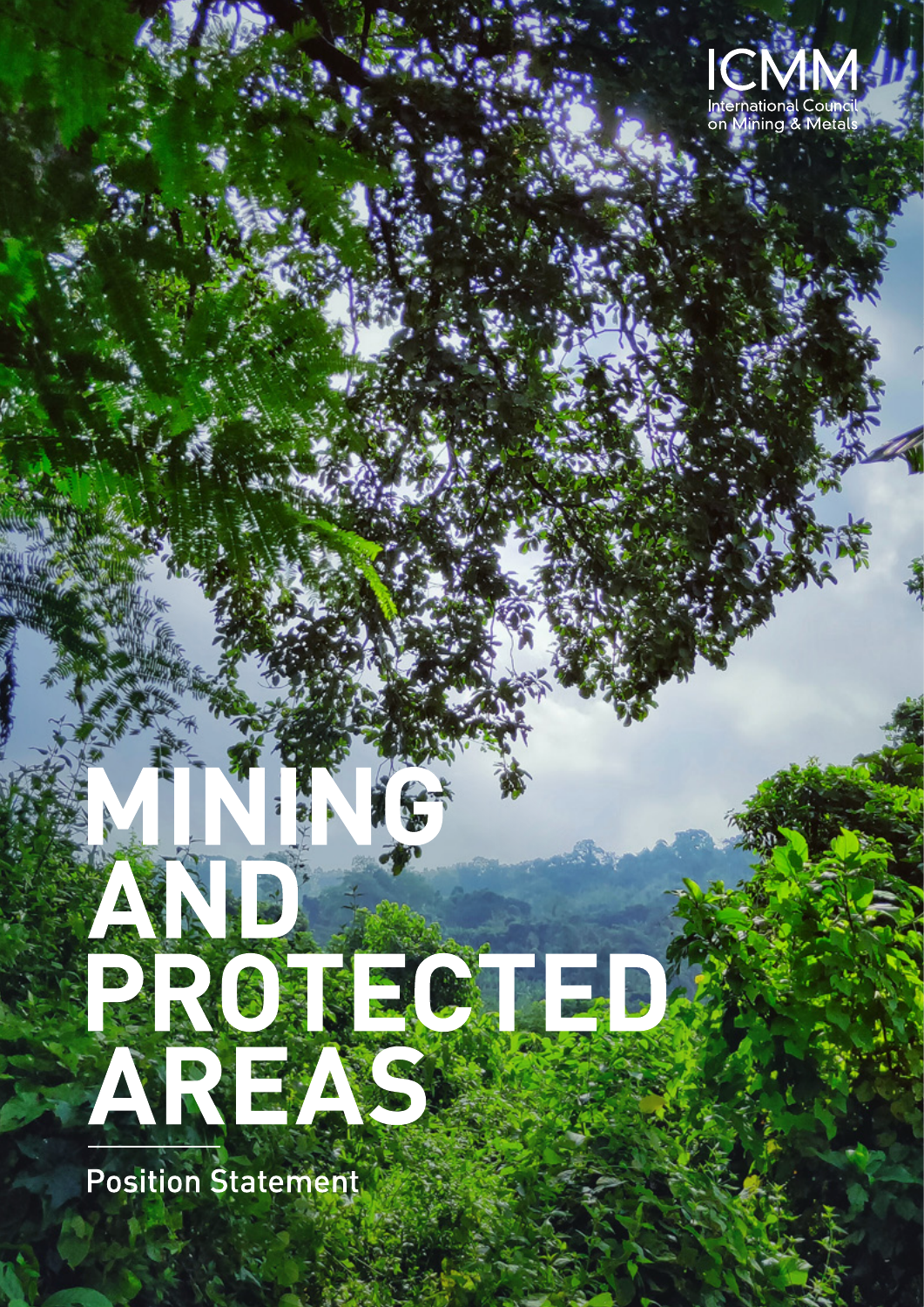This publication contains general guidance only and should not be relied upon as a substitute for appropriate technical expertise. Although reasonable precautions have been taken to verify the information contained in this publication as of the date of publication, it is being distributed without warranty of any kind, either express or implied. This document has been prepared with the input of various International Council on Mining and Metals ("ICMM") members and other parties. However, the responsibility for its adoption and application rests solely with each individual member company. At no stage does ICMM or any individual company accept responsibility for the failures or liabilities of any other member company, and expressly disclaims the same. Each ICMM member company is responsible for determining and implementing management practices at its facility, and ICMM expressly disclaims any responsibility related to determination or implementation of any management practice. Moreover, although ICMM and its members are committed to an aspirational goal of zero fatalities at any mine site or facility, mining is an inherently hazardous industry, and this goal unfortunately has yet to be achieved.

In no event shall ICMM (including its officers, directors, and affiliates, as well as its contributors, reviewers, or editors to this publication) be liable for damages or losses of any kind, however arising, from the use of or reliance on this document, or implementation of any plan, policy, guidance, or decision, or the like, based on this general guidance. ICMM, its officers, and its directors expressly disclaim any liability of any nature whatsoever, whether under equity, common law, tort, contract, estoppel, negligence, strict liability, or any other theory, for any direct, incidental, special, punitive, consequential, or indirect damages arising from or related to the use of or reliance on this document. The responsibility for the interpretation and use of this publication lies with the user (who should not assume that it is error-free or that it will be suitable for the user's purpose) and ICMM. ICMM's officers and directors assume no responsibility whatsoever for errors or omissions in this publication or in other source materials that are referenced by this publication, and expressly disclaim the same.

Except where explicitly stated otherwise, the views expressed do not necessarily represent the decisions or the stated policy of ICMM, its officers, or its directors, and this document does not constitute a position statement or other mandatory commitment that members of ICMM are obliged to adopt.

ICMM, its officers, and its directors are not responsible for, and make no representation(s) about, the content or reliability of linked websites, and linking should not be taken as endorsement of any kind. We have no control over the availability of linked pages and accept no responsibility for them.

The designations employed and the presentation of the material in this publication do not imply the expression of any opinion whatsoever on the part of ICMM, its officers, or its directors concerning the legal status of any country, territory, city or area or of its authorities, or concerning delimitation of any frontiers or boundaries. In addition, the mention of specific entities, individuals, source materials, trade names, or commercial processes in this publication does not constitute endorsement by ICMM, its officers, or its directors.

This disclaimer should be construed in accordance with the laws of England.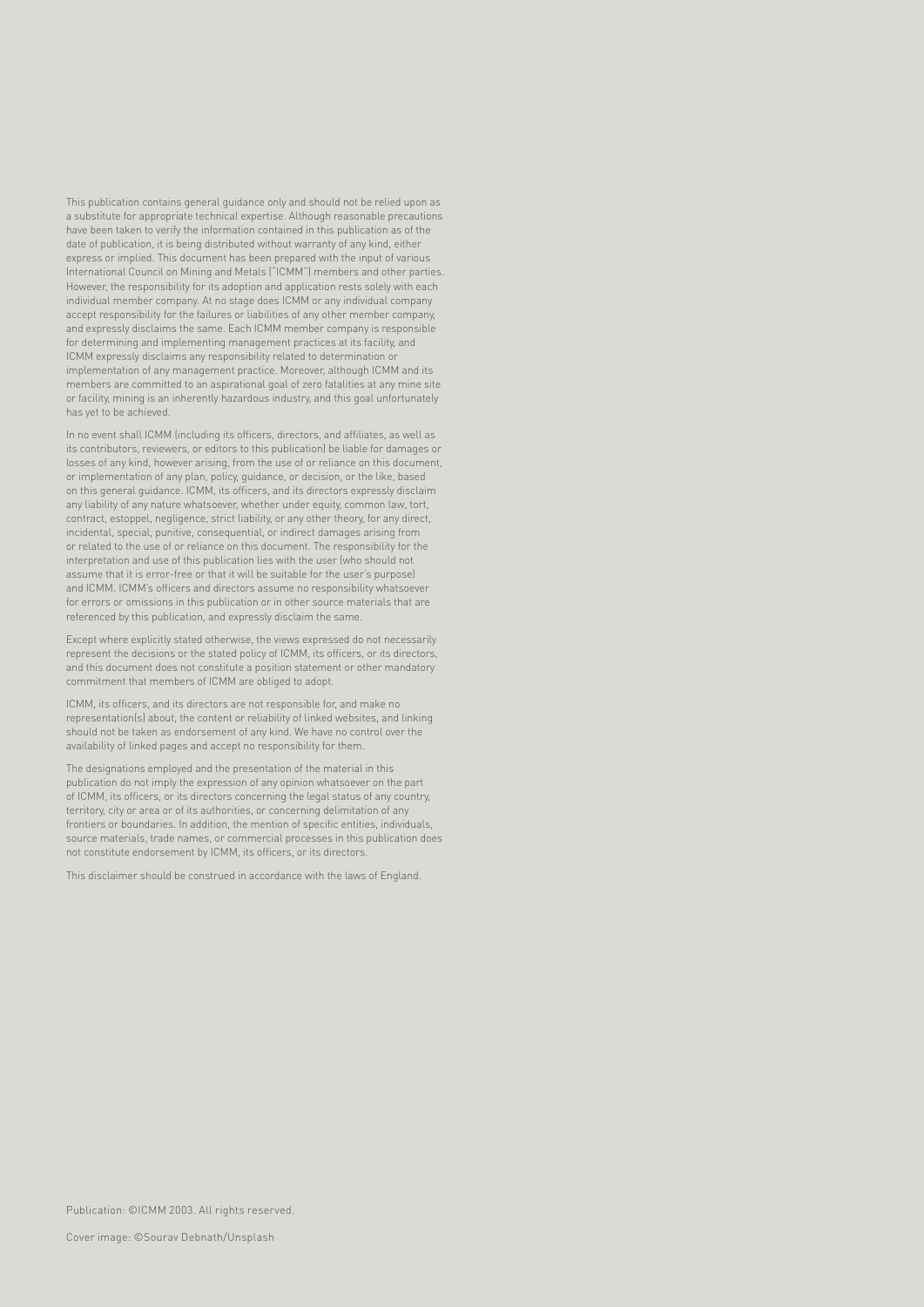## **OVERVIEW**

ICMM company members recognise the tensions that exist around access to, and competing uses of, land. In this position statement ICMM addresses the importance of biodiversity conservation, the need for properly designated and managed systems of protected areas and integrated approaches to land use planning.

#### Relationship between the ICMM Mining Principles and Position Statements

All ICMM company members are expected to implement the ICMM [Mining Principles](https://www.icmm.com/mining-principles)  as a condition of membership. Incorporating comprehensive environmental, social and governance requirements, robust site-level validation of performance expectations and credible assurance of corporate sustainability reports, ICMM's [Mining Principles](https://www.icmm.com/mining-principles) seek to maximise benefits to host communities and minimise negative impacts to effectively manage societal challenges.

ICMM principles of particular relevance to mining and protected areas are:

- [Principle 6](https://www.icmm.com/mining-principles/6): Pursue continual improvement in environmental performance issues, such as water stewardship, energy use and climate change.
- [Principle 7](https://www.icmm.com/mining-principles/7): Contribute to the conservation of biodiversity and integrated approaches to land-use planning.

Since 2003, [Position Statements](https://www.icmm.com/position-statements) have been developed to clearly articulate member commitments on a number of critical industry challenges. [Position Statements](https://www.icmm.com/position-statements) are endorsed by the ICMM Council and include specific commitments that members must implement, alongside the [Performance Expectations.](https://www.icmm.com/mining-principles)

This position statement sets out ICMM company members' approaches to mining and protected areas, not to explore or mine in World Heritage properties and to working with the International Union for Conservation of Nature (IUCN) to address application issues and to strengthen the IUCN system of protected areas categorisation.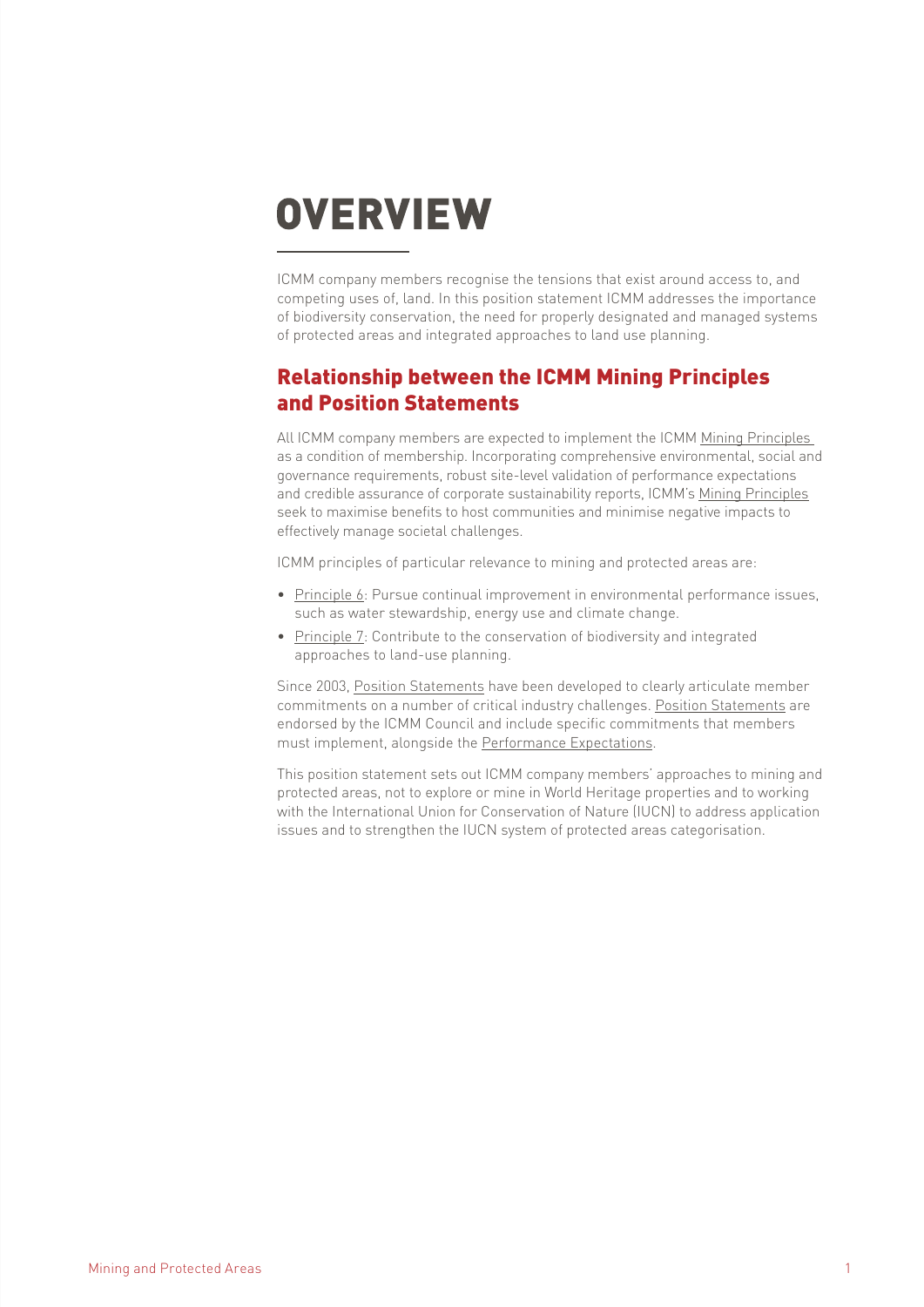# **RECOGNITION STATEMENTS**

ICMM members recognise:

- That member companies have made considerable progress in reducing the environmental and biodiversity impacts of their operations and many have become leaders in the development and application of state of the art land rehabilitation and ecosystem restoration techniques. Today, other avenues are being actively pursued to enhance contributions to biodiversity conservation, including assessments and conservation of unique flora and fauna, research and development and supporting protected area site management programmes.
- The role of properly designated and managed protected areas in in-situ conservation strategies. Comprehensive and representative lists of various types of designated protected areas are important to ensure that ecosystems, habitats and species are protected from damage and loss, particularly those which are remarkable in terms of richness, rarity, sensitivity and are relatively unmodified by human influence.
- In some cases, exploration and mining development may be incompatible with the objectives for which areas are designated for protection, even after all technically and economically feasible steps to reduce adverse impacts have been considered.
- National and global systems for the evaluation, designation, classification and management of areas listed for protection are needed to ensure consistency of approach to land access decisions. Such systems should be transparent, rigorous, based on scientific and cultural understanding, backed by legal controls, and should contribute to the equitable resolution of different land-use, conservation and development objectives.
- An understanding of the mineral development potential of areas proposed for listing for protection, including World Heritage properties, as well as the availability of clean mining and processing technologies should be some of the factors considered in assessments and related decision-making processes.
- The decisions taken over the evaluation, designation, management and modifications of protected areas should also be based on the principles of sustainable development and take into account the opinions of and consequences for local communities, including indigenous peoples, and the regions involved. Development opportunities, if forgone, should be addressed by alternative plans for poverty alleviation and social development.
- Of the existing international systems of protected area designation only that of the World Heritage Convention and its Operational Guidelines currently meet all of these requirements sufficiently for ICMM member companies to recognise existing World Heritage properties as 'No-go' areas.
- While companies will seek to implement the commitments outlined in this position statement, they cannot be responsible for the actions of external parties (such as illegal miners) that might undermine their mitigation or conservation efforts.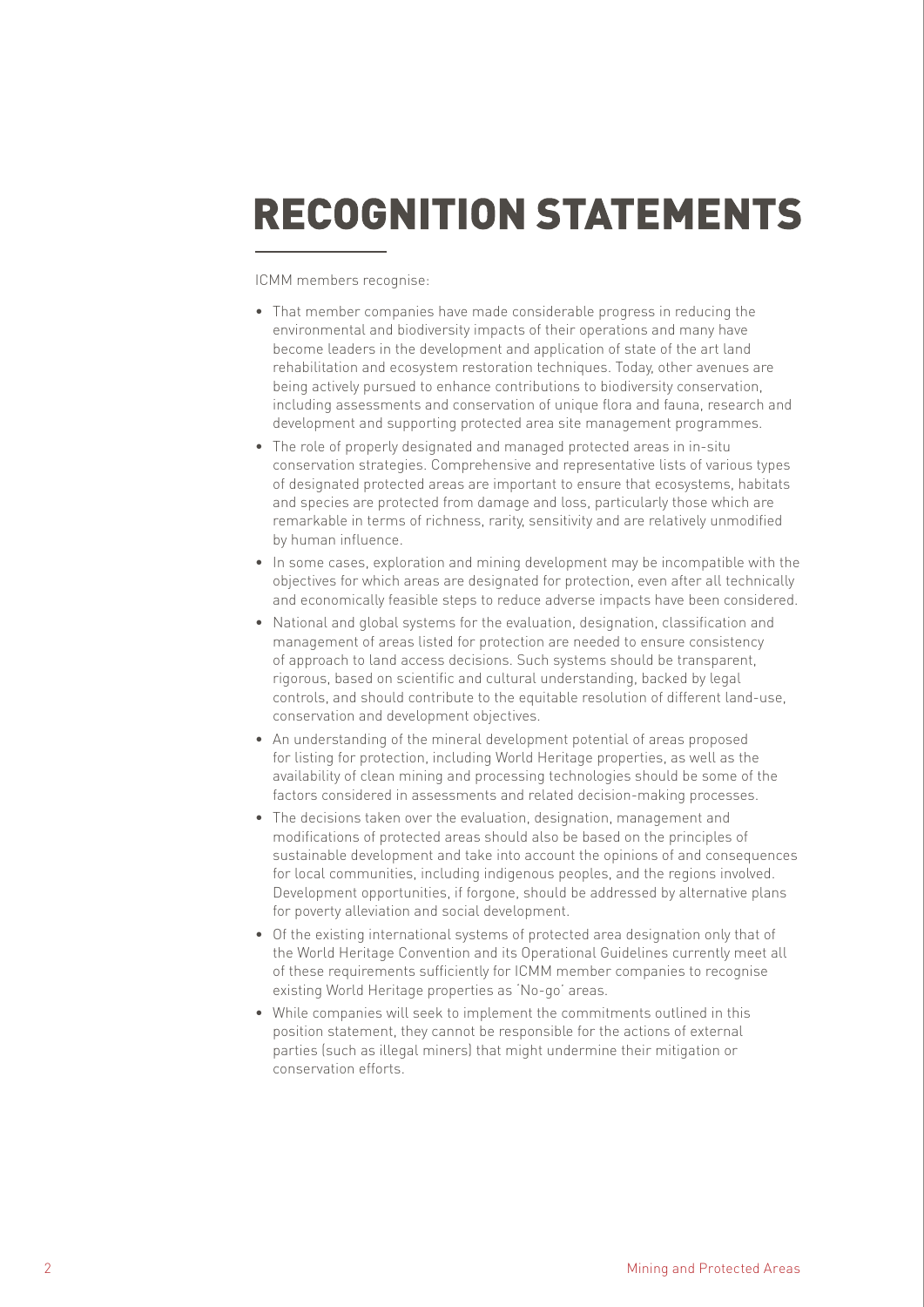## **COMMITMENTS**

In addition to existing commitments under the ICMM [Mining Principles,](https://www.icmm.com/mining-principles) ICMM company members commit to:

- 1. Respect legally designated protected areas and ensure that any new operations or changes to existing operations are not incompatible with the value for which they were designated.
- 2. Not explore or mine in World Heritage properties. All possible steps will be taken to ensure that existing operations in World Heritage properties as well as existing and future operations adjacent to World Heritage properties are not incompatible with the outstanding universal value for which these properties are listed and do not put the integrity of these properties at risk.
- 3. To ensure that potential adverse impacts on biodiversity from new operations or changes to existing operations are adequately addressed throughout the project cycle and that the mitigation hierarchy is applied.
- 4. Through ICMM, work with IUCN, governments, intergovernmental organisations, development and conservation NGOs and others to develop transparent, inclusive, informed and equitable decision-making processes and assessment tools that better integrate biodiversity conservation, protected areas and mining into landuse planning and management strategies, including 'No-go' areas.
- 5. Through ICMM, work with IUCN and others in developing best practice guidance to enhance industry's contribution to biodiversity conservation.